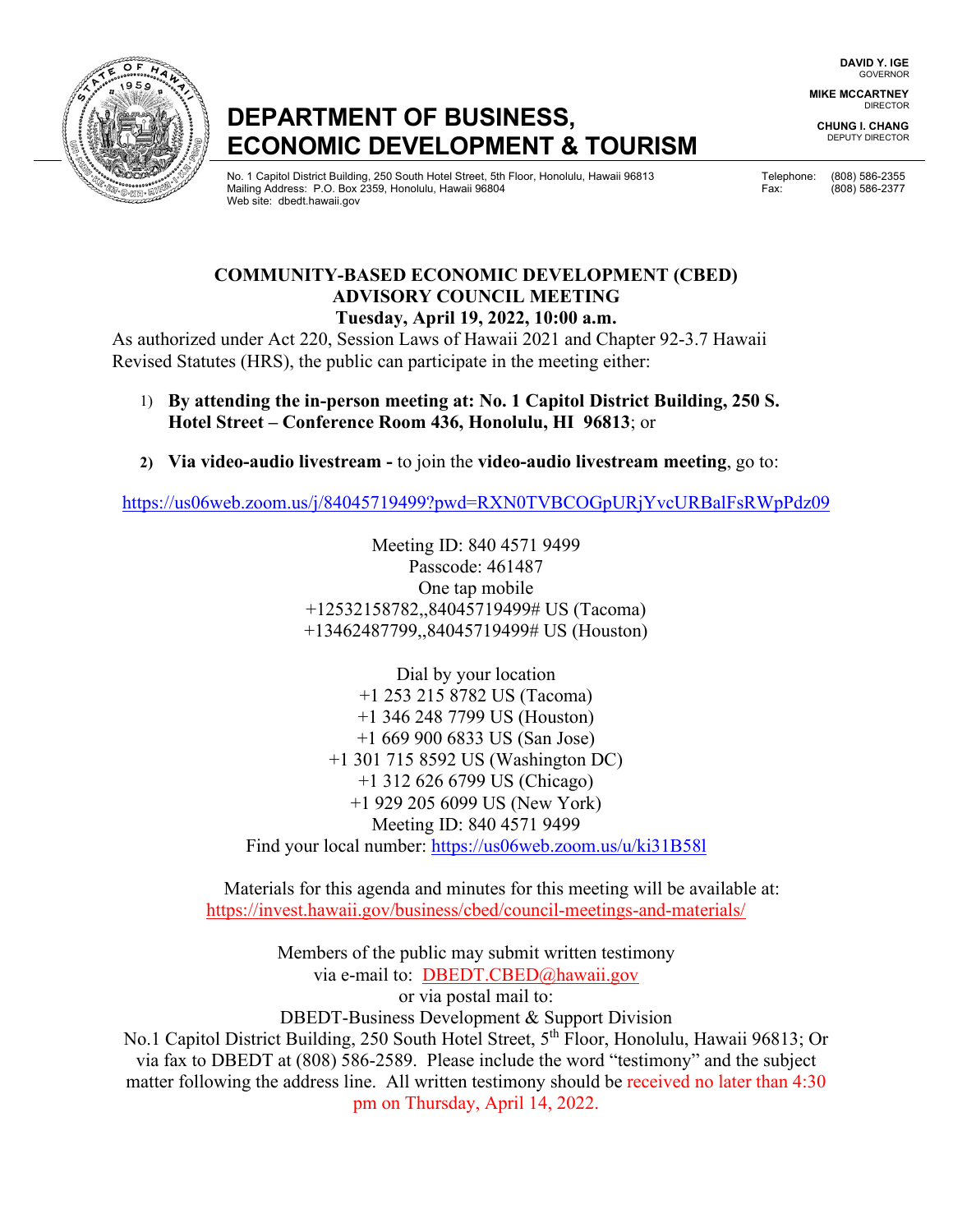#### **INTERNET ACCESS:**

*To view the meeting and provide live oral testimony during the meeting, please use the above link. You*  will be asked to enter your name in order to access the meeting as an attendee. The Council requests that *you enter your full name, but you may use a pseudonym or other identifier if you wish to remain anonymous. You will also be asked for an email address. You may fill in this field with any entry in an email format, e.g., \*\*\*\*\*@\*\*\*mail.com.* 

*As an attendee, your microphone will be automatically muted during the meeting unless you are providing testimony. For each agenda item you wish to testify on, please click the Raise Hand button found on your Zoom screen. Council staff will individually enable each testifier to unmute their microphone. When recognized by the Chair, please unmute your microphone before speaking and mute your microphone after you finish speaking in order to prevent audio feedback. When testifying, you will be asked to identify yourself and the organization, if any, that you represent.* 

#### **PHONE ACCESS:**

*If you cannot get internet access, you may get audio-only access by calling the Zoom Phone Number listed at the top on the agenda. Upon dialing the number, you will be prompted to enter the Meeting ID which is also listed at the top of the agenda. After entering the Meeting ID, you will be asked to either enter our panelist number or wait to be admitted into the meeting. You will not have a panelist number. So, please wait until you are admitted into the meeting.*

*When the Chairperson asks for public testimony, you may indicate you want to testify by entering "\*" and then "9" on your phone's keypad. After entering "\*" and then "9", a voice prompt will let you know that the host of the meeting has been notified. When recognized by the Chairperson, you may unmute yourself by pressing "\*" and then "6" on your phone. A voice prompt will let you know that you are unmuted. Once you are finished speaking, please enter "\*" and then "6" again to mute yourself.*

*For both internet and phone access, when testifying, you will be asked to identify yourself and the organization, if any, that you represent.* 

### AGENDA

## I. Call to Order

Welcome current Council members and introduction of any guests.

**Appointment of a Presiding Officer** for the CBED Advisory Council meeting of April 19th, 2022.

- II. Old Business:
	- 1. **Approval of CBED Advisory Council Meeting Minutes** for February 15, 2022.
- III. New Business: